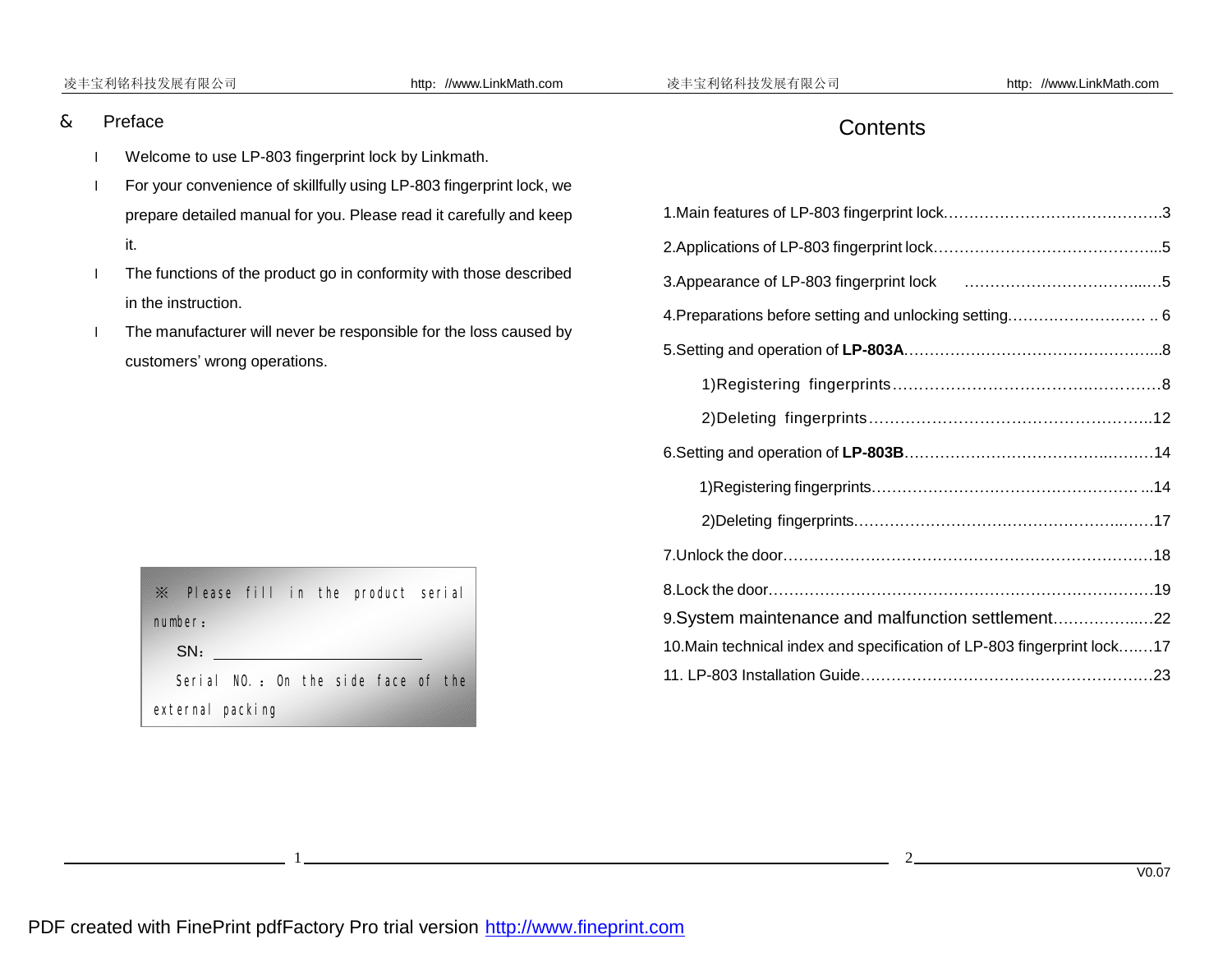#### 1. Main features of LP-803 fingerprint lock

LP fingerprint locks are developed with our own intellectual property right of fingerprint identification arithmetic combining the most advanced photo-electronic technology nowadays in the world, which is a new type of fingerprint lock harmonized with optics, mechanics, electronics and arithmetic.

Nowadays the feature of the fingerprint products in the market is of complicated design and high price. However, the products are mostly focused on the high-consumption people, and the valuable selling limit of the products makes it become aristocratic gradually, of which the result is that fingerprint products cannot be sweepingly manufactured and the industrialization process of the products is slowed down. In order to speedily popularize the fingerprint products and make the products applied to the middle and low income consumers diffusely, Linkmath Biotech designs and produces a low-priced and popularized LP-803 single-tongue fingerprint lock, with simple structure, elegant appearance and easy operation, saving energy and durable.

l Easy to install

LP-803 fingerprint lock is designed with elegant appearance and easy to install. The whole installation only needs fixing 4 screws.

l Easy to operate

It's easy to unlock the door, lock the door , make registration and deletion.

l Simple management

l

**LP-803A** system provides two ranks to users, viz. administrators(2)and common users(13)

**LP-803B** system provides two ranks to users, viz. administrators(3) and common users(97)

l Energy saving

Only 4 pieces AA alkali batteries can make 3000 times normal unlocking available.

l Warning of lacking power

If the batteries are low, the system will beeps 6 times with 6 red flashes meanwhile as the low power warning.

l Mechanical emergency

There is emergency key for the product, which will be applied while the system doesn't work properly.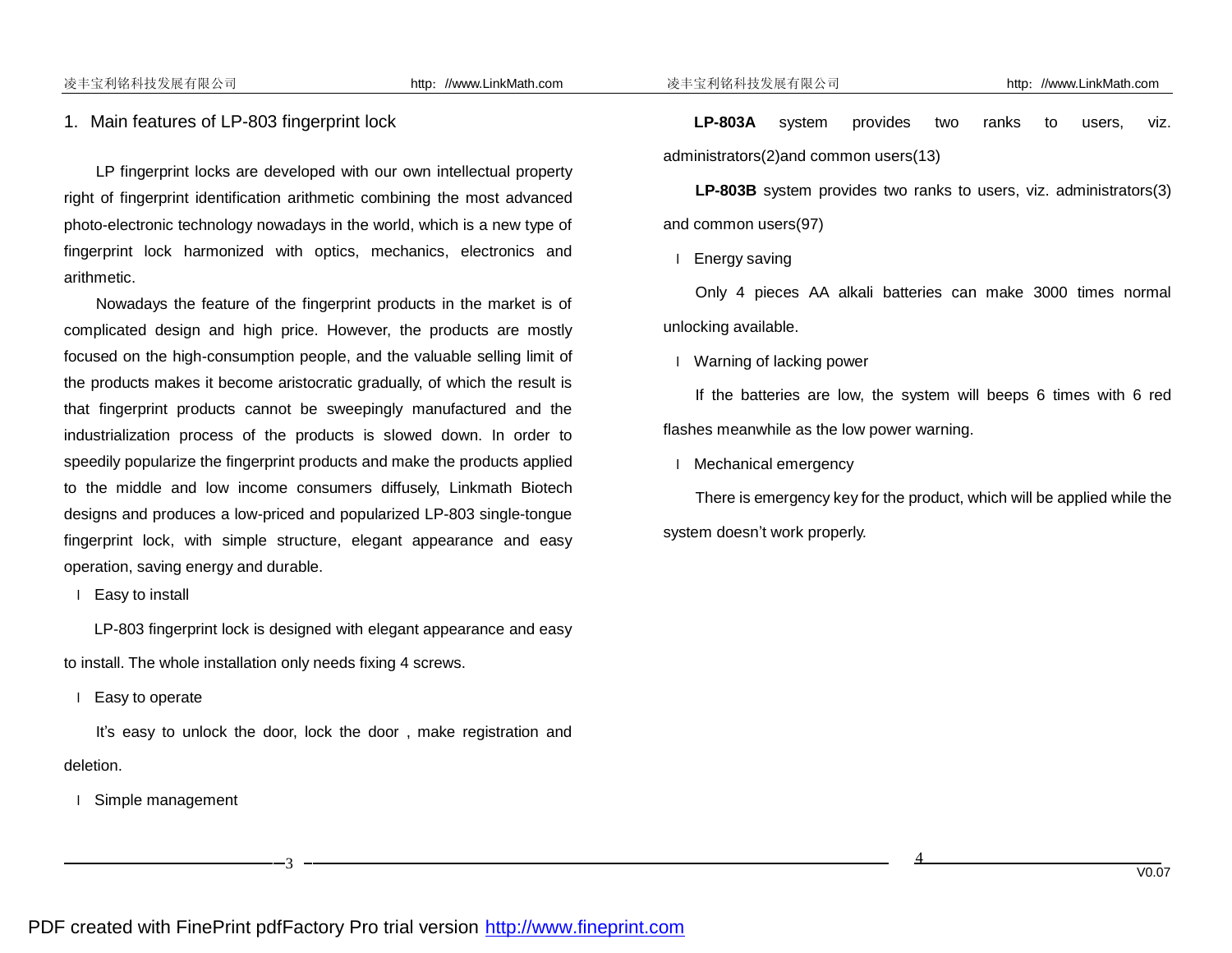#### 凌丰宝利铭科技发展有限公司 http://www.LinkMath.com 凌丰宝利铭科技发展有限公司 http://www.LinkMath.com

l

# 2. Application of LP-803 fingerprint lock

The lock is adapted to family, office and business, etc..





**P3: Lock tongue**

| 1、2 Color LED                         | 8. Indoor knob                     |
|---------------------------------------|------------------------------------|
| 2. Fingerprint Scanner                | 9、Battery Cover                    |
| 3. Power button (Outdoor lock button) | 10. Battery Box                    |
| 4. Emergency key hole                 | 11, Registering button(ADD button) |
| 5、Lock tongue                         | 12. Deleting button (DEL button)   |
| 6、Screw Hole                          |                                    |
| 7、Screw Hole                          |                                    |

5

# **4. Preparations before setting and unlocking setting**

#### **1)How to register fingerprints**

During registration and identification, put your finger on the scanner naturally, forcing centrally. And you should make your fingerprint right to the scanner centre, for most impressed information points are contained on the fingerprint center. Please see the correct fingerprint collection as follows:



### **2)** Unlocking setting of LP-803**:**

Unlocking setting of LP-803.The factory setting of the lock was for the right side unlocking. "ADD button +power button" is for right-side setting; "DEL+Power button"is left; If it's successfully operated, the lock tongue will pop up automatically.

6

# PDF created with FinePrint pdfFactory Pro trial version <http://www.fineprint.com>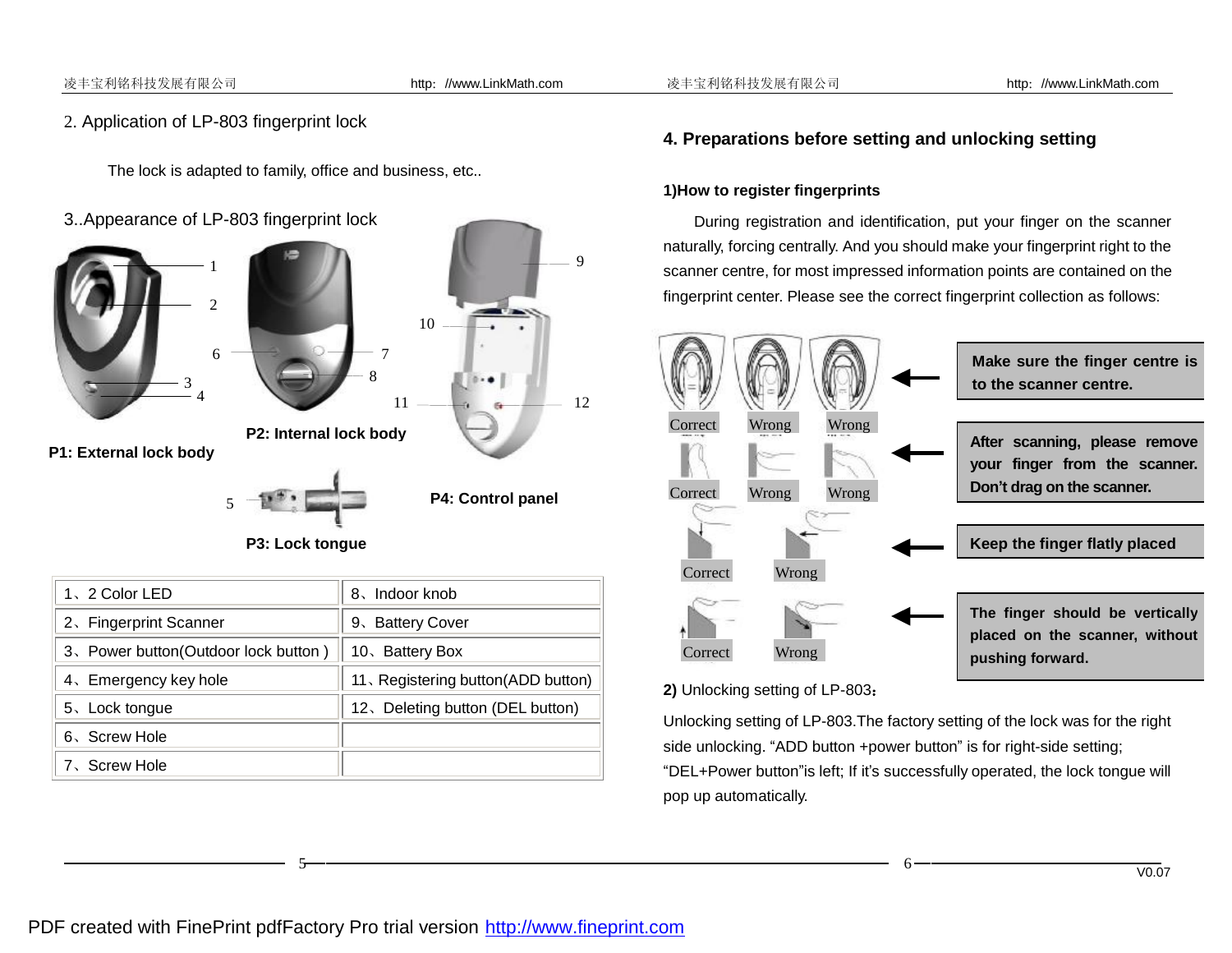#### **3) Battery installation and Change**

Push up the battery cover. Put in 4 pieces of AA batteries to the battery box following the right battery polarity and then push the cover back.



#### **%Notice:**

l

**The shiny red LED of the scanner window after the system has powered up reminds you of the low battery, which will stop the operation of registration and deletion. Please change the battery asap.** 

**The system won't show any warning of low battery if there is not fingerprint kept in.** 

**The system can still work with locking and unlocking in the condition of low battery till the power is used up** 

### **5. Setting and operation of LP-803A**

The LP-803A fingerprint lock provides two ranks to users:2 administrators and 13 common user, in all 15 users capacity.

The authority for different rank users are illuminated as follows:

| <b>Authority/Title</b>                                              | <b>Administrators</b> | <b>Users</b>           |  |
|---------------------------------------------------------------------|-----------------------|------------------------|--|
|                                                                     | Administrator1        | <b>Administrator 2</b> |  |
| <b>Registering and deleting</b><br>the common user's<br>fingerprint |                       |                        |  |
| <b>Registering and deleting</b><br>the common user's<br>fingerprint |                       |                        |  |
| Unlock and lock the door                                            |                       |                        |  |

#### 1)**Registering fingerprints**

**Notice: If the door is unlocked, please press the power button at first, then you can do other operations in the power-off condition. On the other hand, for the fingerprint scanning time is very short, if the red LED of the scanner shines during operation, please put your finger soon onto the scanner, so as not to miss the scanning and then lead to an un-efficient fingerprint collection.** 



There is no fingerprint saved in the system memory when it left the factory. Push up the inner side battery cover of



Press the power button, and the lock will start automatically.

7 8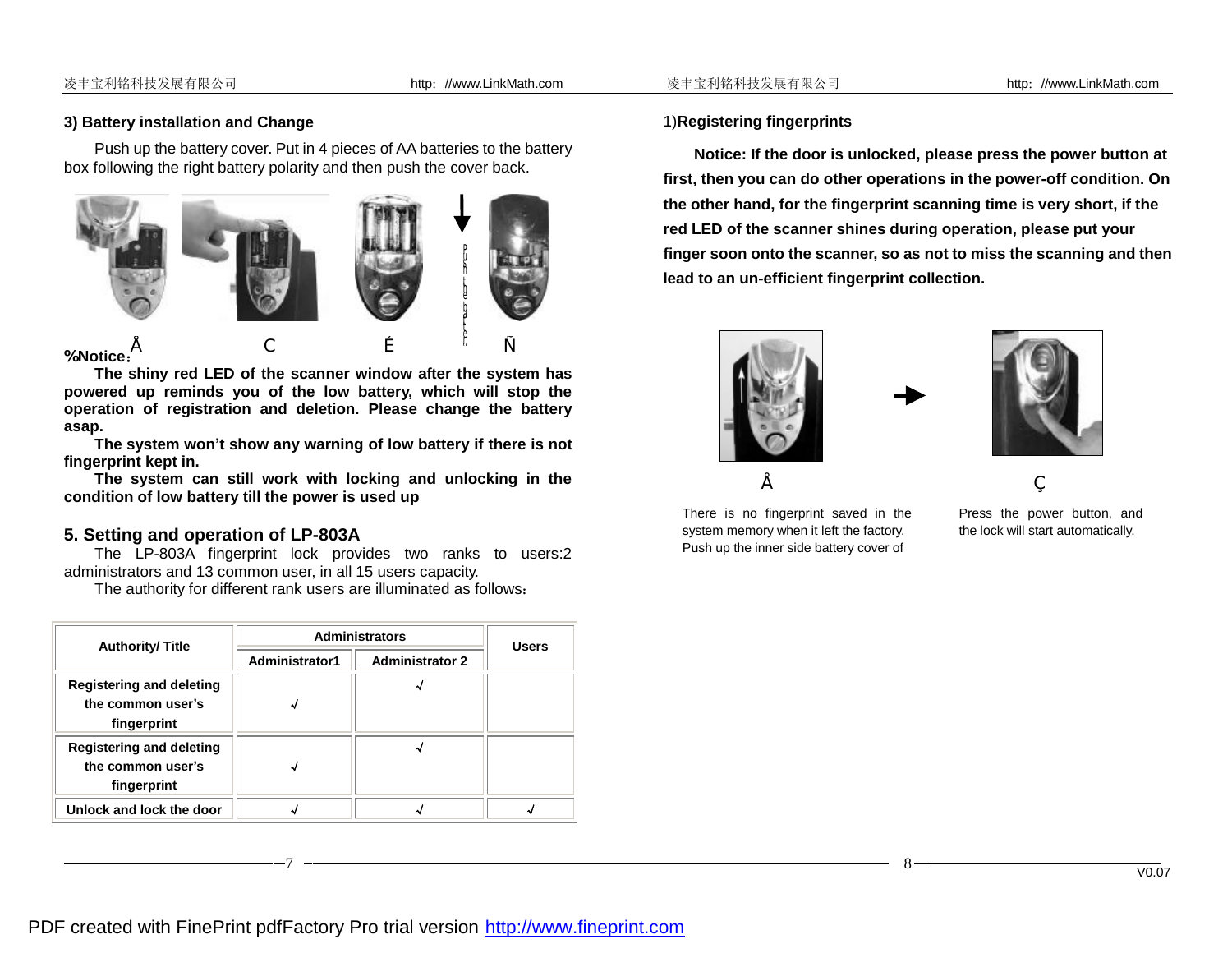#### 凌丰宝利铭科技发展有限公司 http://www.LinkMath.com 凌丰宝利铭科技发展有限公司 http://www.LinkMath.com

- 1))The fingerprint registration for administrators
- (1) Registering administrators'fingerprints









off, push the **power button** and the wink of the green LED ight indicates the automatic start.

l

1. When the lock is 2. Push the **gistrating button** for 3 seconds and the system will be turned into the fingerprint registering state.

3.when the red LED light is 4.After the successful registration of the administrators' fingerprints, the system will automatically power off. on, the administrator can put the finger onto the central part of the scanner and register the fingerprint. The finger can leave the scanner after the red LED off. If the light shines once again, put the finger back for verification. If the green LED light shines twice, the •  $\qquad \qquad ,\qquad \qquad f\qquad \qquad _{''}$ 

fingerprint is successfully

\***The first and second user will be defaulted as the administrators (administrator A and administrator B). After every administrator's fingerprint is successfully registered, the system will forcibly power**  7 **off and require the fingerprint verification. The registration and deletion operation can only be processed when the fingerprint verification has passed.**

stored.

(2) Verify the administrator's fingerprint







Press the power button and the system starts

The administrator should put the finger on the central scanner for verification.

The shiny green LED indicates successful registration. Whereas, the red LED indicates registration failure.

#### 1) Register common users'fingerprints



Press the power button and the system starts



The administrator should put the finger on the central scanner for verification.。

• ' ƒ "



The shiny green LED indicates the successful verification of the administrator fingerprint.

 $9 \overline{\hspace{1cm}}$  10

Press the **registering button** for 3 seconds before the system is power off and the system will turn into fingerprint registration state.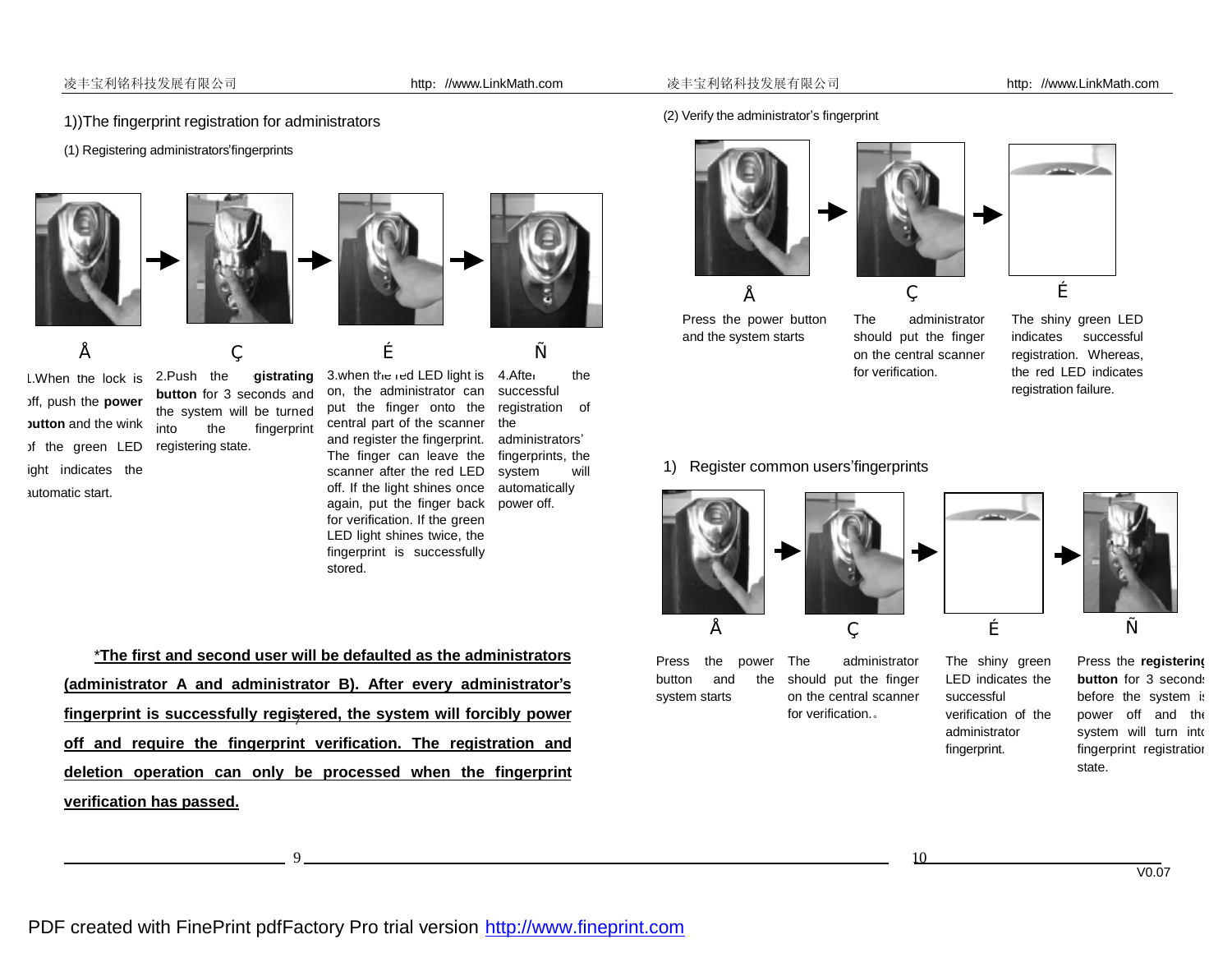#### 凌丰宝利铭科技发展有限公司 http://www.LinkMath.com 凌丰宝利铭科技发展有限公司 http://www.LinkMath.com

The common user should put his finger onto the scanner centre while the red LED is on and remove the finger while off. Then when the red LED shines again, put the finger on the same position once again for verification. Two winks indicates successful registration (The still shining red LED indicates

regitration failure.

l



… † ‡

Here the system is still on. Push the **registering button** The shiny red LED light indicates the system is in the registration state.

Repeat the steps above for other common users' registration. The 3 winks of the red LED light indicate the system memory is used up.

Recommendation: After registration, the user should drop out of the system immediately and then log in once again to check whether their fingerprints are valid. After then, processing other fingerprints can be available.

#### **1.Deleting fingerprints**

1. Deleting users'fingerprints one by one







•  $\qquad \qquad ,\qquad \qquad f\qquad \qquad _{''}$ Press the power button and the system starts with the red LED light on.

The administrator should put the finger on the central scanner for verification.

on, the administrator's for 3 seconds. fingerprint is registered. And the system turns into the state of operation.

With the green LED light Press the deleting but



Two winks of the green LED light indicate the successful deletion of the last two fingerprints in the system memory.

If you continue pressing the deleting button the system will delete the fingerprints one by one in reverse order.

2 winks of the red LED light indicate all the fingerprints in the system have been deleted.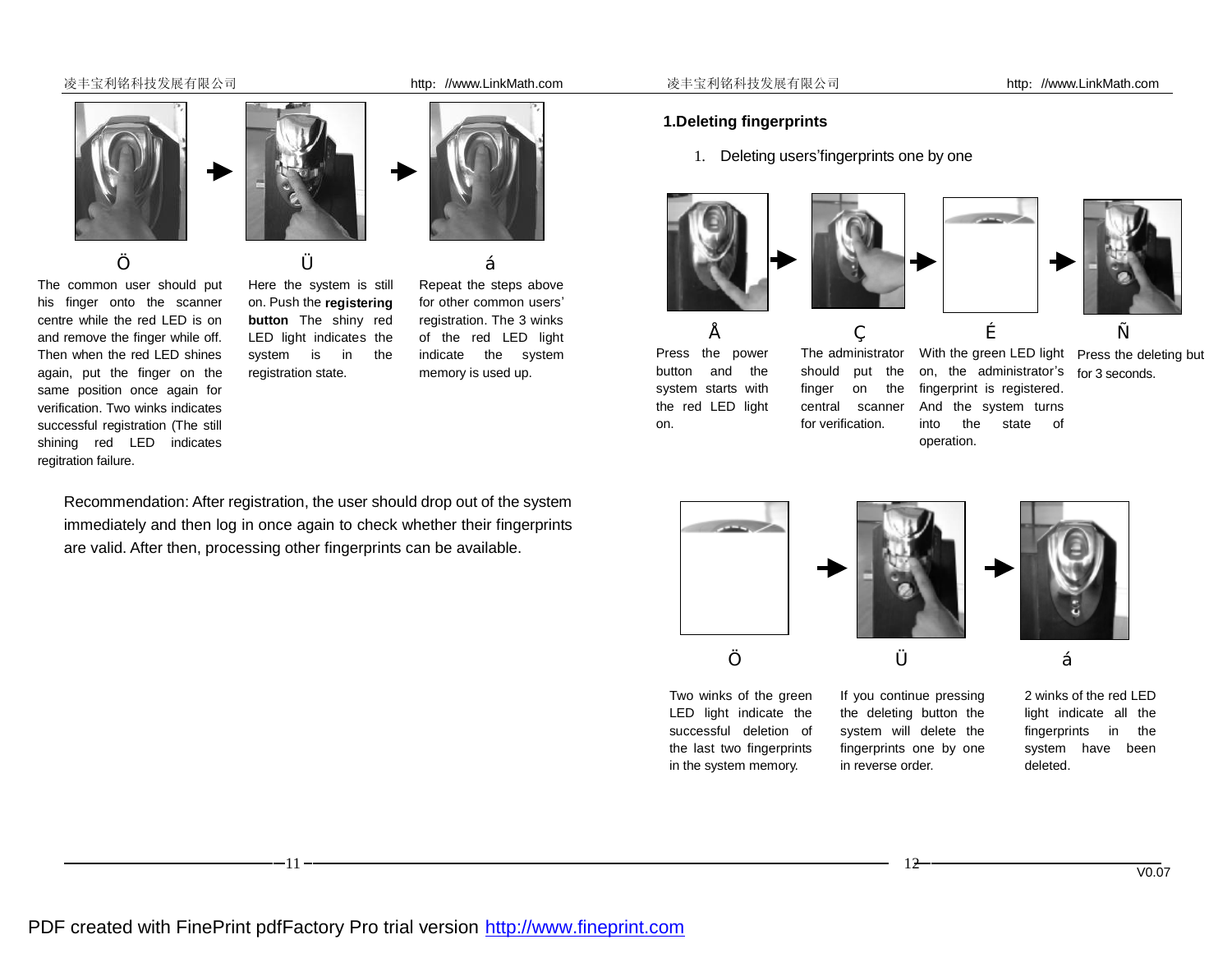2. Fast deletion of the user's fingerprint









Press the power button and the system starts with the red LED light on.

The administrator should put the finger on the central scanner for verification.

With the green LED light on, the administrator's fingerprint is registered. Meanwhile the system turns into the state of indicate all the common operation. •  $\qquad \qquad ,\qquad \qquad f\qquad \qquad \qquad _{''}$ 

Press the registering button and deleting button at the same time for 3 seconds. Two winks of the green LED light user's fingerprints in the system memory have been deleted.

#### **6. Setting and operation of LP-803B**

The LP-803B fingerprint lock provides two ranks to users:3 administrators and 97 common users, in all 100 users capacity.

The authority of different rank users are illustrated as follows:

|                                                    | <b>Administrators</b> |               |                      |              |
|----------------------------------------------------|-----------------------|---------------|----------------------|--------------|
| <b>Authority/Title</b>                             | <b>Administrator</b>  | Administrator | <b>Administrator</b> | <b>Users</b> |
| Register and delete<br>administrators'finerprints  |                       |               |                      |              |
| Register and delete<br>common<br>users'finerprints |                       |               |                      |              |
| Unlock and lock                                    |                       |               |                      |              |

#### **1)Registering fingerprints**



There is no fingerprint saved in the system memory when it left the factory. Push up the inside battery cover of the lock till the control panel is visible before the operation.



Push the power button and the system will start automatically

 $\bullet$   $\qquad \qquad$   $\qquad \qquad$ 

# II. Deleting the administrator's fingerprint



l

If the lock is power off, push the power and deleting button at the same time to delete all administrators' fingerprints if there are only administrators' fingerprints in the system memory. Two winks of the green LED light indicate all the administrators' fingerprints have been deleted. The system will be back into the factory setting again after the power off.

 $13$  –  $14$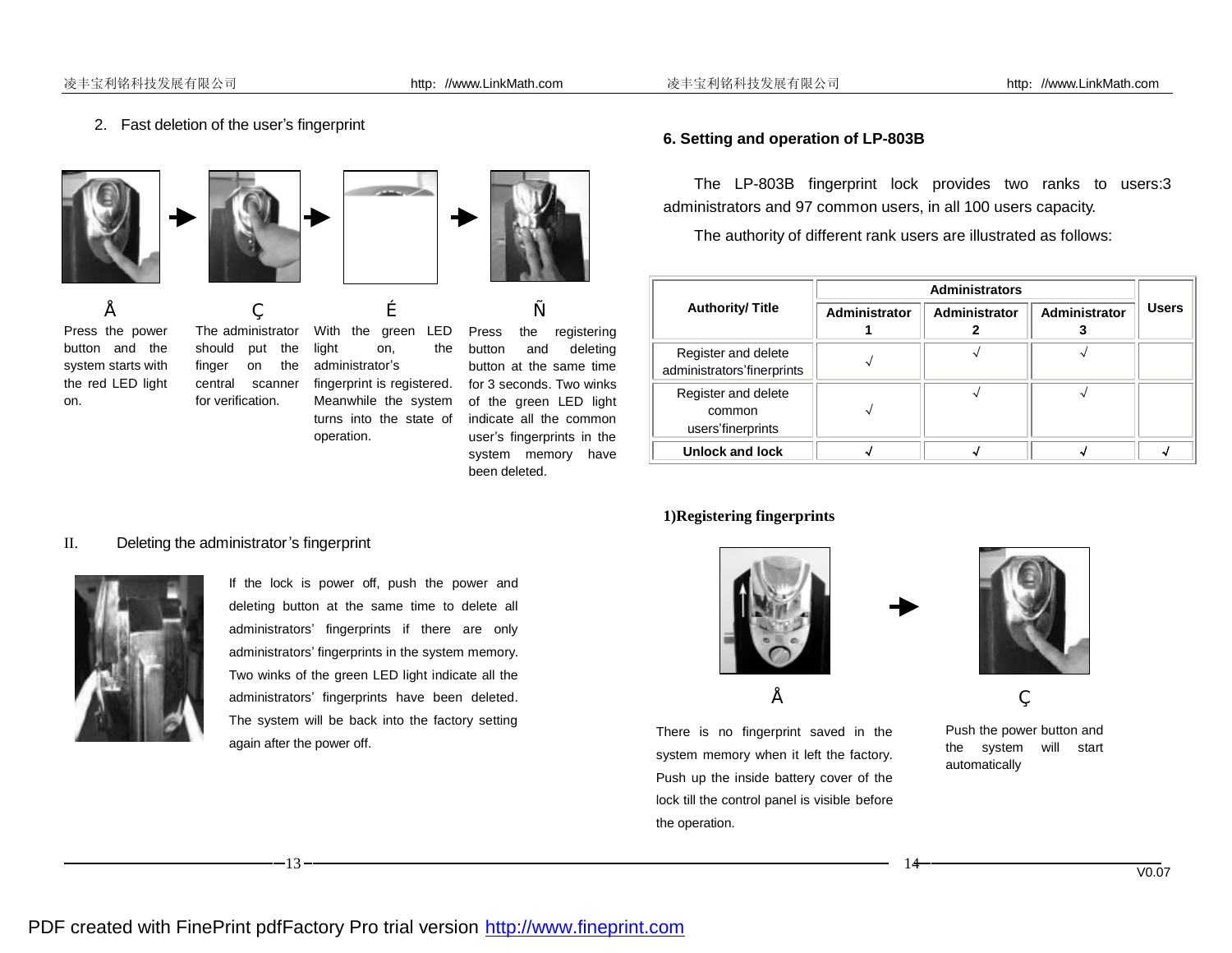#### **(1) Administrators' fingerprints**

(1) Registering the administrator's fingerprint(01)







Press the registering button for 3 seconds. With a beep, the scanner turns on, which indicates the system turns into the registration state.

l

Put your finger to the scanner centre. With the light in the scanner off, the scanning is well made. Then remove the finger. Later put your finger once again for verification after a beep and shiny light in the scanner.

 $\qquad \qquad \textcircled{1}\qquad \qquad \textcircled{2}$   $\qquad \qquad \textcircled{3}$ 



With a long beep, the administrator's fingerprint is successfully registered( The 3 beeps and shiny red light indicate the registration failure.

#### (2) Registering the administrator's fingerprint(02 & 03)











fingerprin registration comes through; if the red light shines, the registration fails.

Keeping pressing the registering button for 3 seconds, the system starts.

on, put the fingerprint of administrator 01 onto the scanner for verification. After the verification successfully done, then passes, the scanner light remove the finger. With turns on again.

With the scanner light Put the finger to the With a long beep scanner centre. If the the scanner light turns on, scanning has been a beep, the scanner light turns on again, at this condition, you should put your finger on once again for verification.

#### (3) Verification of administrators'fingerprints

Press the power button, then the system starts.



With the red LED on, the administrator should put the finger onto the scanner centre for verification.

•  $\qquad \qquad ,\qquad \qquad f$ 

With the green LED on, the lock starts. And a beep indicates the administrator's fingerprint is successfully registered. Whereas, shiny red light indicates registration failure.

16



V0.07

**The first three registrations are administrators'fingerprints, in turn administrator 1, administrator2 and administrator 3.On each successful fingerprint registration, the system will make signs for request of verifying the administrator's fingerprint. Only after the verification other registration operation and deletion can be done.**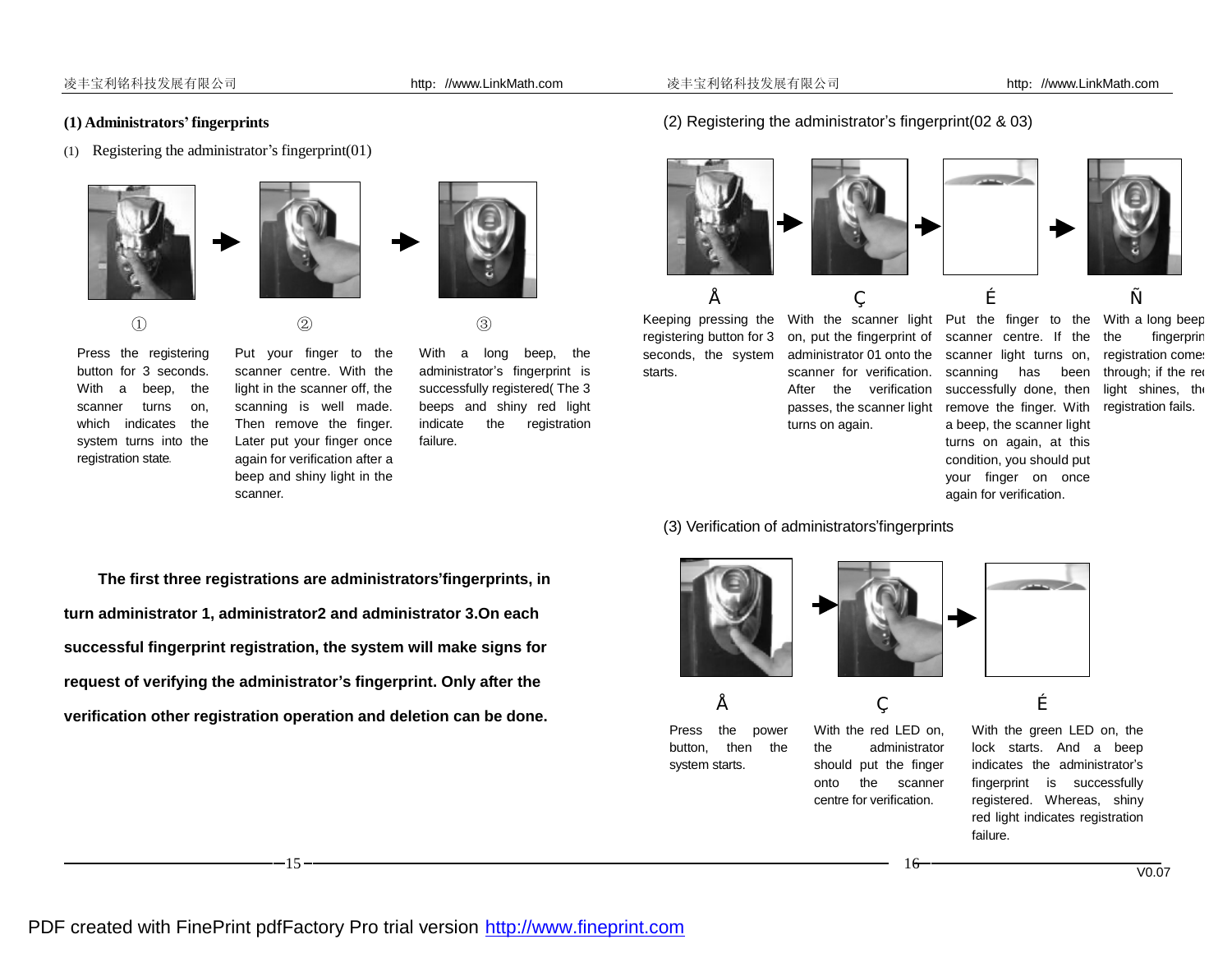### **2. Registering common users'fingerprints**

The operation of registering common users' fingerprints is the same as that of administrators (02,03)

Recommendation: After the fingerprint registration, please immediately drop out of the system and then log in once again to check whether the fingerprints are valid. After then, registration of other users can be made.

# **3. Deleting fingerprints**

(1) Deleting fingerprints







Keep pressing the deletion button for 3 seconds. Then the scanner light turns on.

l

The administrator should put the finger on the central scanner for verification.

•  $\qquad \qquad ,\qquad \qquad f$ 

After the verification passes, with the green light on, the last fingerprint is deleted by the system.

(2) Deleting the administrator's fingerprint (canceling all the fingerprints)



Press the registering and deleting button at the same time, then the power button.



With 3 seconds pressing, remove the finger while the red light turns on. And after 3-4 seconds, a beep indicates the successful deletion.

# **7.Unlock**

Ind o or

Outd o or e m

erg ency



With the lock power off, press the power button, then the system starts.





With the red LED light on, put your finger onto the scanner center for fingerprint collection. If the green light turns on, the tongue starts. If the red light shines, the fingerprint verification fails, so please re-settle.  $\bullet$   $\qquad \qquad$ 

Turn the indoor knob to start the tongue.



Take off the emergency cover.



Plug in the emergency key to the keyhole, then turn the key to unlock the door.

**Notice: When the door cannot be unlocked with the fingerprint accidentally, please use the emergency key (namely the key)** 

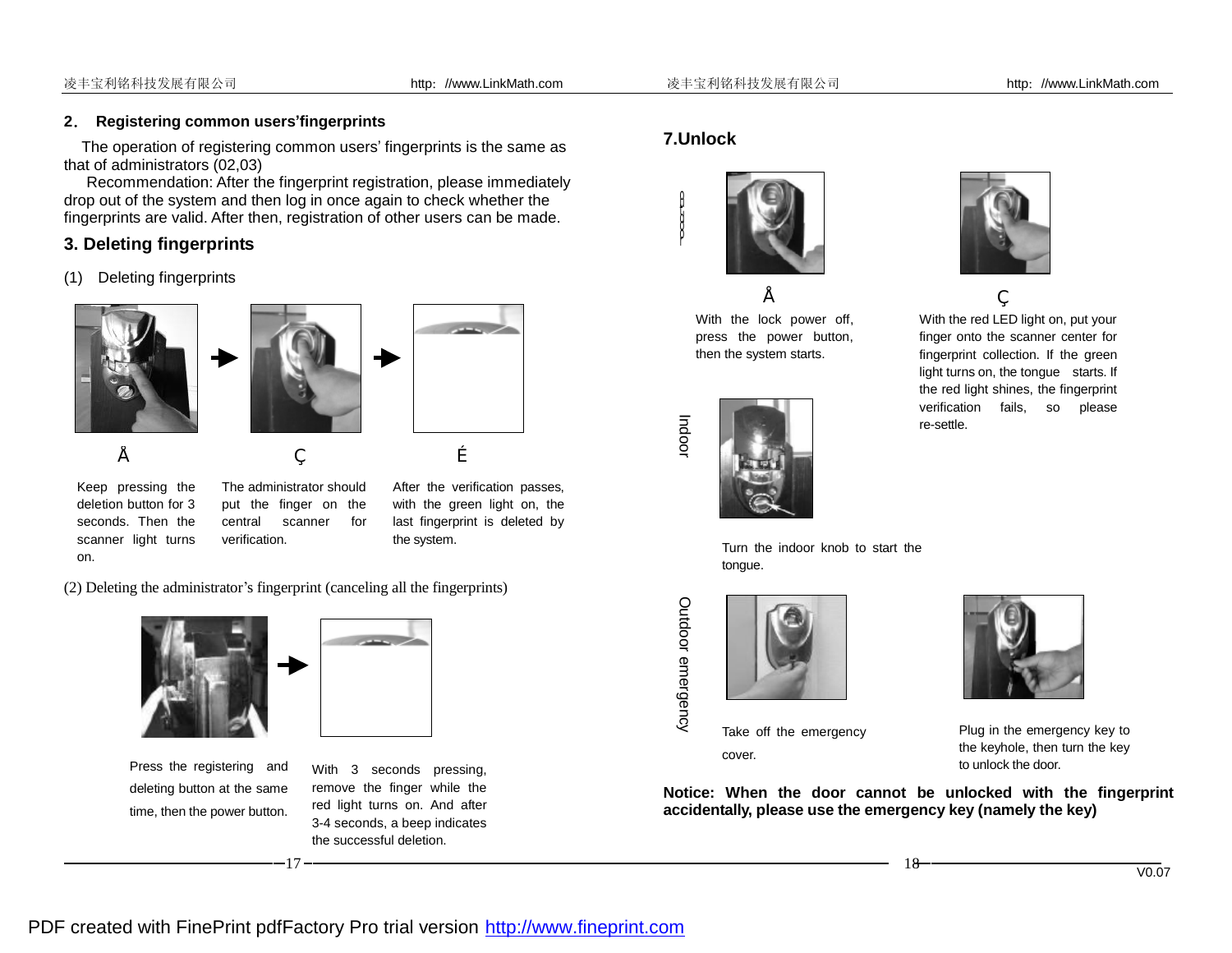#### **8. Lock the door**



l





After closing the door, press the power button. With the lock tongue popping out, the tongue is locked.

Turn the indoor knob, then the tongue is locked.

**Notice: If the lock is not rightly installed, or the tongue cannot properly pop up or draw back, the system will beep 8 times with 8 red flashes.** 

- 9. System maintenance and malfunction settlement
- 1).System maintenance

l The functions of the products are described as the function settings in the instruction.

- l The manufacturer will not be responsible for the damage caused by the customer's wrong operation.
- **I** Protect the scanner from being scratched by sharp and hard objects or other damage.
- l Please change the battery in time on the 6 beeps for low battery warning.
- l Keep the scanner clean. If there is dirty or apparent fingerprint,

please rub up gently.

l The fingerprint lock is a hi-tech product, the application environment of which is crucial to its proper use, in particular the dust and highly caustic objects in the air, so we recommend you install the door lock after the house fitment, which will do good to the normal running and life durability of the lock.

**As a hi-tech product, the right installation or not of the fingerprint lock will directly influence the normal operation.**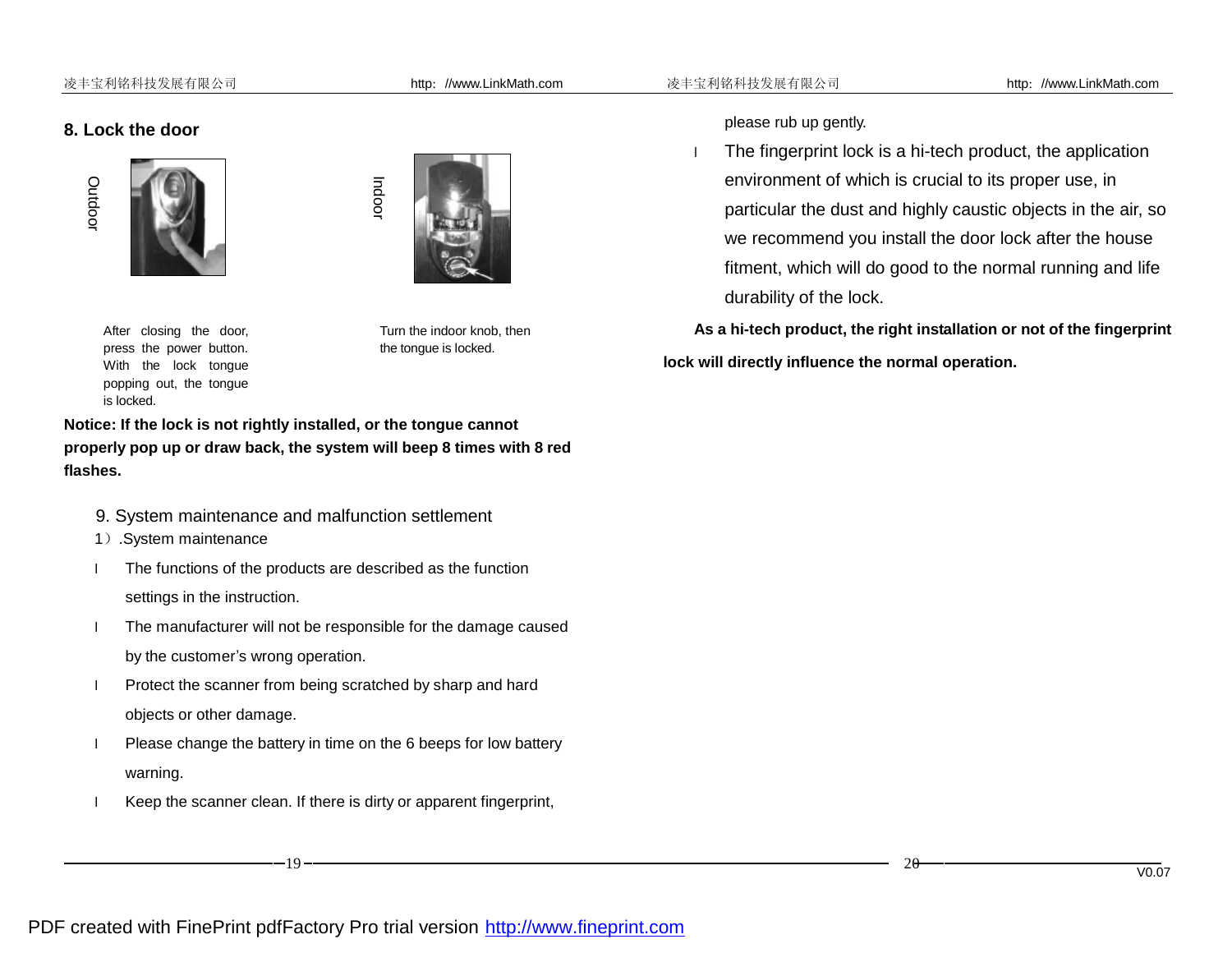l

## (2).Malfunction settlement

 Some malfunctions will occur and influence the normal running of the lock if it's wrongly operated. By this the malfunctions which usually occur are listed as follows for your reference.

| NO.            | Malfunction                                                                              | Reason                                                                                                                          | Solution                                                                                                                       |
|----------------|------------------------------------------------------------------------------------------|---------------------------------------------------------------------------------------------------------------------------------|--------------------------------------------------------------------------------------------------------------------------------|
| 1              | While unlocking, the<br>red light in the system<br>scanner often shines<br>with beeps    | Too low battery<br>The plug-ins are not well<br>connected<br>The<br>circuit<br>parts<br>are<br>damaged                          | Change batteries<br>Check the plug-ins<br>Examine and repair the<br>electronic part                                            |
| $\overline{2}$ | The system doesn't<br>start while pressing<br>the power button                           | Too low voltage<br>The electronic parts are<br>damaged                                                                          | Change batteries<br>. Unlock the door with the<br>key<br>system<br>and<br>examine the electronic<br>part                       |
| 3              | <b>The</b><br>fingerprint<br>doesn't always work<br>in unlocking the door                | The fingerprint is bad for<br>verification                                                                                      | . Input another fingerprint                                                                                                    |
| 4              | The fingerprint cannot<br>be deleted                                                     | Two low voltage<br>Wrong<br>of<br>the<br>input<br>administrator's fingerprint<br>connection to<br>Bad<br>the<br>deleting button | Change batteries<br>Re-operate<br>Examine and repair the<br>circuit parts                                                      |
| 5              | The<br>tongue<br>cannot<br>normally draw<br>back<br>after<br>the<br>lock<br>installation | Wrong unlock direction<br>The fixing hole is not wide<br>enough for the lock body,<br>causing the deviation of the<br>hole.     | Change the direction<br>Fix the hole: examine<br>repair<br>the<br>and<br>mechanical part of the<br>lock core.                  |
| 6              | Fingerprint<br>input<br>failure                                                          | Two low voltage<br>. Bad connection of the setting<br>button<br>Wrong placement of the<br>administrator's fingerprint           | Change batteries<br>Check the circuit part<br>Make sure that the<br>administrator's<br>fingerprint<br>rightly<br>is<br>placed. |
| $\overline{7}$ | The fingerprint cannot<br>pass verification after<br>starting the system                 | Two low voltage of the<br>battery<br>The battery is damaged                                                                     | Change batteries                                                                                                               |

10.Main technical index and specification of the LP-803 fingerprint lock

| <b>Main technical index</b>                                   |                                     |                                         |  |  |
|---------------------------------------------------------------|-------------------------------------|-----------------------------------------|--|--|
| Scanner size<br>1.1                                           |                                     | $>12$ mm $\times$ 16mm                  |  |  |
| 2.: Fingerprint sensor                                        | Optical                             |                                         |  |  |
| 3. Scanning time                                              |                                     | $\leqslant$ 1 second                    |  |  |
| 4. Identification and Verification time                       |                                     | $\leq$ 2 seconds                        |  |  |
| 5. Fingerprint registration time                              |                                     | Twice                                   |  |  |
| 6. Fingerprint verification error:                            |                                     | $<$ 0.0001%                             |  |  |
| 7. Fingerprint verification refusal:                          |                                     | $<$ 2%                                  |  |  |
| 8. Fingerprint moving tolerance                               |                                     | $\leq \pm 3$ mm                         |  |  |
| 9. Fingerprint turning tolerance                              |                                     | $\leq \pm$ 15 degree                    |  |  |
| 10. Fingerprint capacity of LP-803A                           |                                     | $15$ 人                                  |  |  |
| 11. Fingerprint capacity of LP-803B                           |                                     | 100人                                    |  |  |
| 12.System power                                               |                                     | 4pcs AA alkali battery                  |  |  |
| 13. Battery life                                              |                                     | More<br>than<br>3000<br>times           |  |  |
|                                                               |                                     | unlocking                               |  |  |
| $-10^{\circ}$ C ---55 $^{\circ}$ C<br>14. Working temperature |                                     |                                         |  |  |
| 15. Working humidity                                          |                                     | $10\% - 85\%$                           |  |  |
| <b>Specification</b>                                          |                                     |                                         |  |  |
|                                                               | External: $150 \times 83 \times 36$ |                                         |  |  |
| 16.Dimension (mm)                                             |                                     | Internal: $150 \times 83 \times 32$     |  |  |
|                                                               |                                     | Lock body: 83 $\times$ 25.5 $\times$ 57 |  |  |
| 17. Weight (kg):                                              | 1.6kg or so                         |                                         |  |  |
| 18. Adapted door thibkness:                                   | 35mm-50mm                           |                                         |  |  |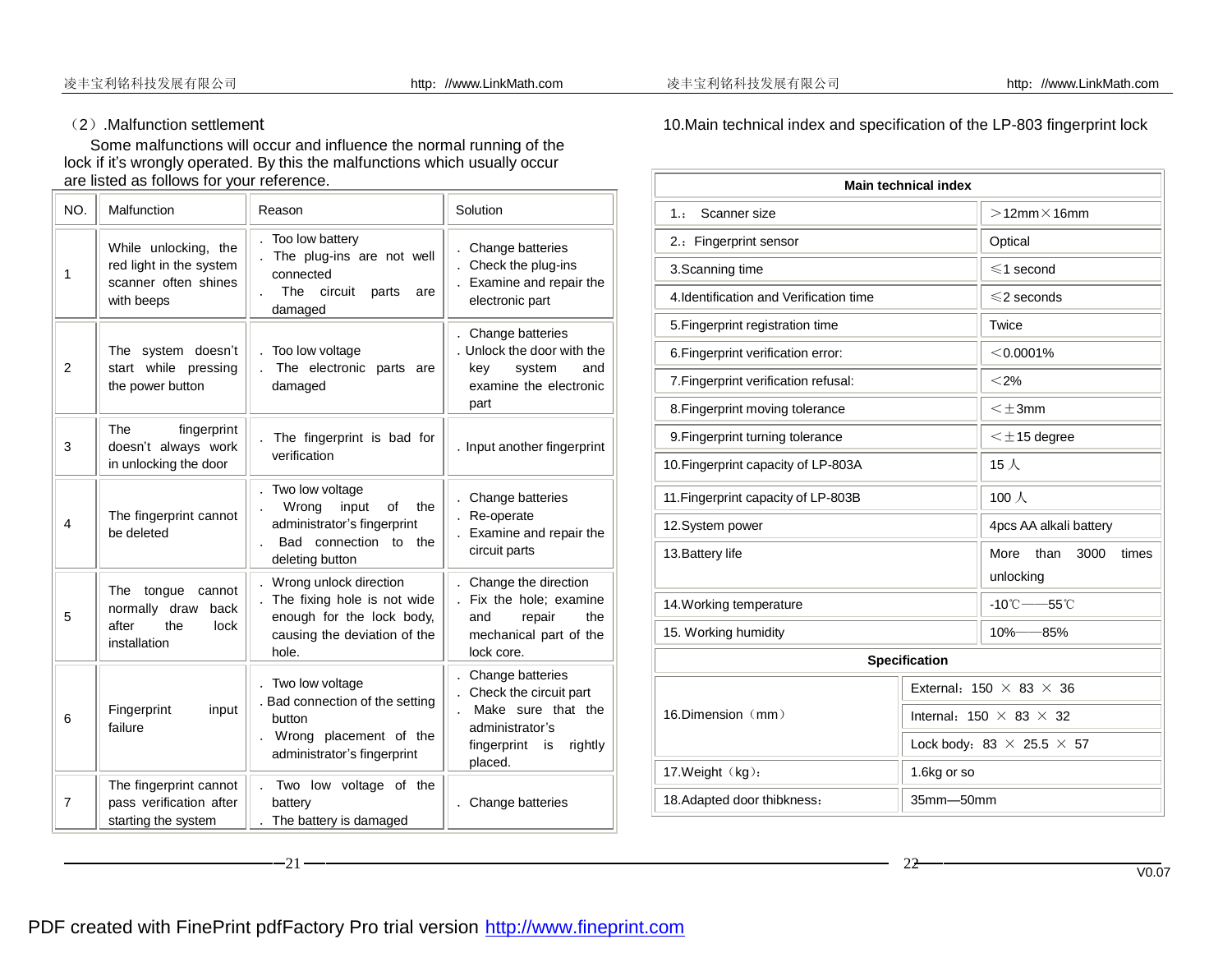l

# 11.LP-803 Installation Guide

(1). Anatomical atlas of the lock body axis-side

(2).Installation Guide

How to prepare the Fingerprint Door Lock for Installation

LP803 Step-by-Step Installation Installation

1.Measure to find the lock location

Tape the cardboard template, supplied with the lockset, onto the door. Then meausre the holes to install LP-803.



2.Drill the holes according to the measurement provided on the template.



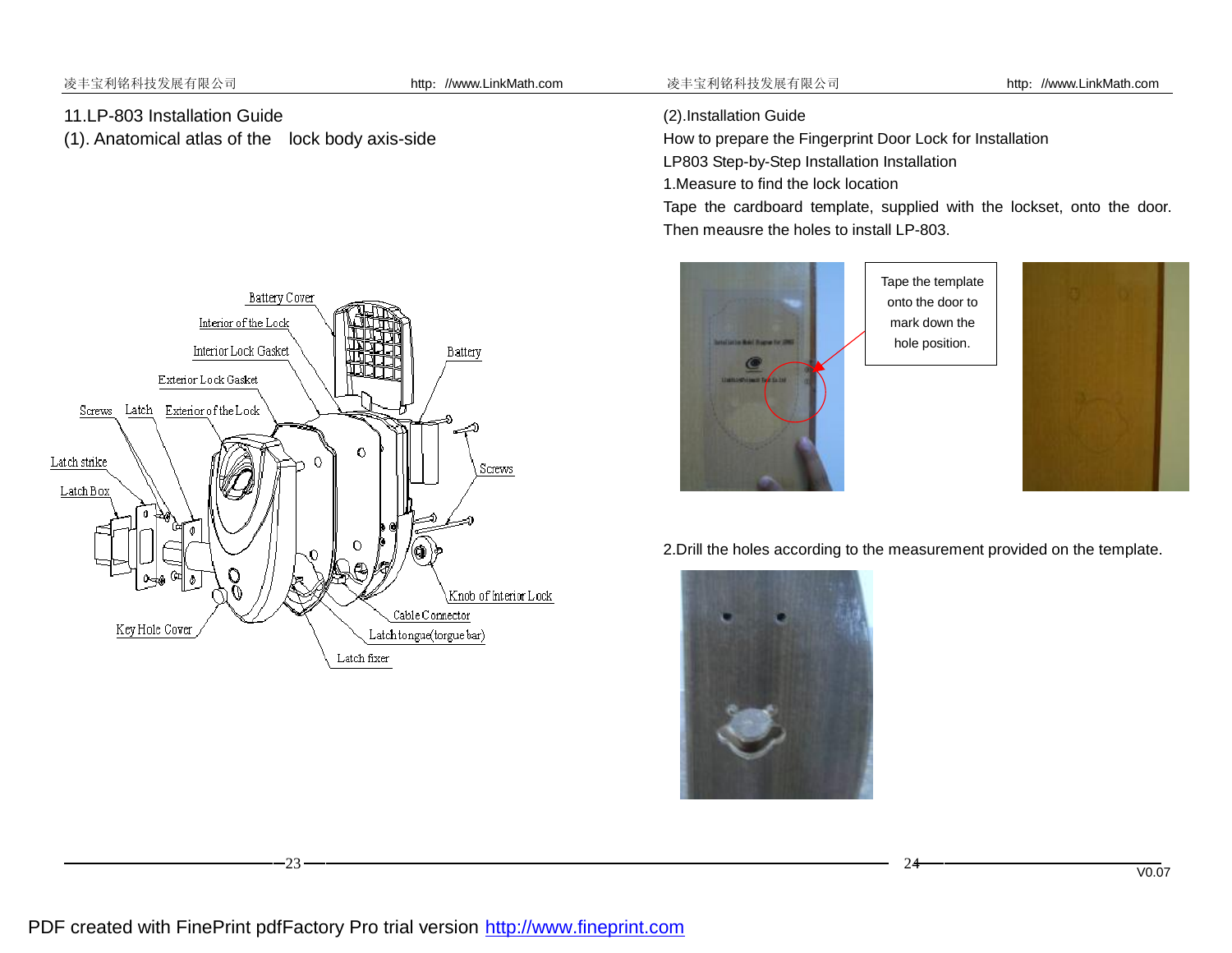#### 凌丰宝利铭科技发展有限公司 http://www.LinkMath.com 凌丰宝利铭科技发展有限公司 http://www.LinkMath.com

3.Insert the latch through the latch bolt hole on the edge of the door. Secure the latch into the door with the screws provided with the lockset. Keep the "UP" mark on the latch always upside.





Always keep "UP" part

4.Attach the exterior portion of the lock,

On the condition that the door is open (ie. With the latch tongue withdrawed), attach the exterior portion of the lock into the corresponding holes on the door , insert the driver thru. The latch, and the cable connector through the door .



l



### **Please adjust the length of the torque bar (or lock tongue) during the installation of LP-803.**

If the tongue (torque bar) was too long or too short, the lock would fail to function properly. Please pay attention to the following notes.



- 1. This is the standard torque bar (tongue)
- of the lock without any cutting.

Lock Tongue (Torque bar)

**Photo 1**





same as the thickness of the door (The 2、Attach the exterior part of the lock on the door. (Press the lock against the door, and check the length of the torque bar is the standard of the torque bar: the lengthen of the torque bar is the same as the door thickness or 0-3mm less is also acceptable.)

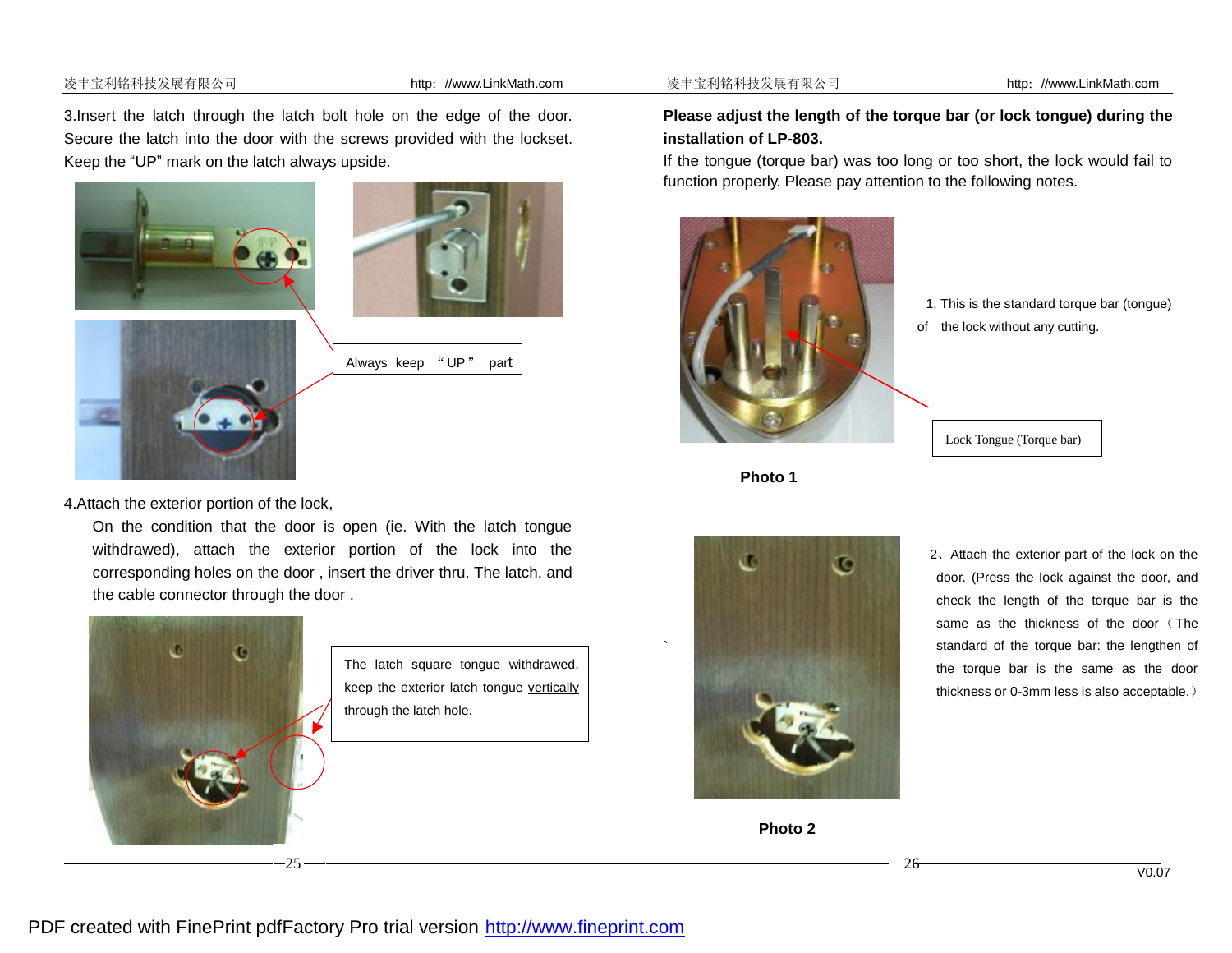#### 凌丰宝利铭科技发展有限公司 http://www.LinkMath.com 凌丰宝利铭科技发展有限公司 http://www.LinkMath.com



**Photo 3** 

3. Cut the longer part of the torque bar.

5 .Firmly plug in the cable connector from the outside body to the upper PCB board of the inside body. Only when the knob of the interior part of the lock keep downside could the transmission shaft be connected with the exterior part of the lock. Pls note to keep the interior side and exterior side of the lock flat and aligned on the door.



Firmly plug in the cable connector from the outside body to the upper PCB board of the inside body!



**Photo 4**

l

4. Only when the torque bar adjusted could the proper installation be carried on.



Keep the knob of inside part of the lock downside and the transmission shaft be connected with exterior lock tongue.